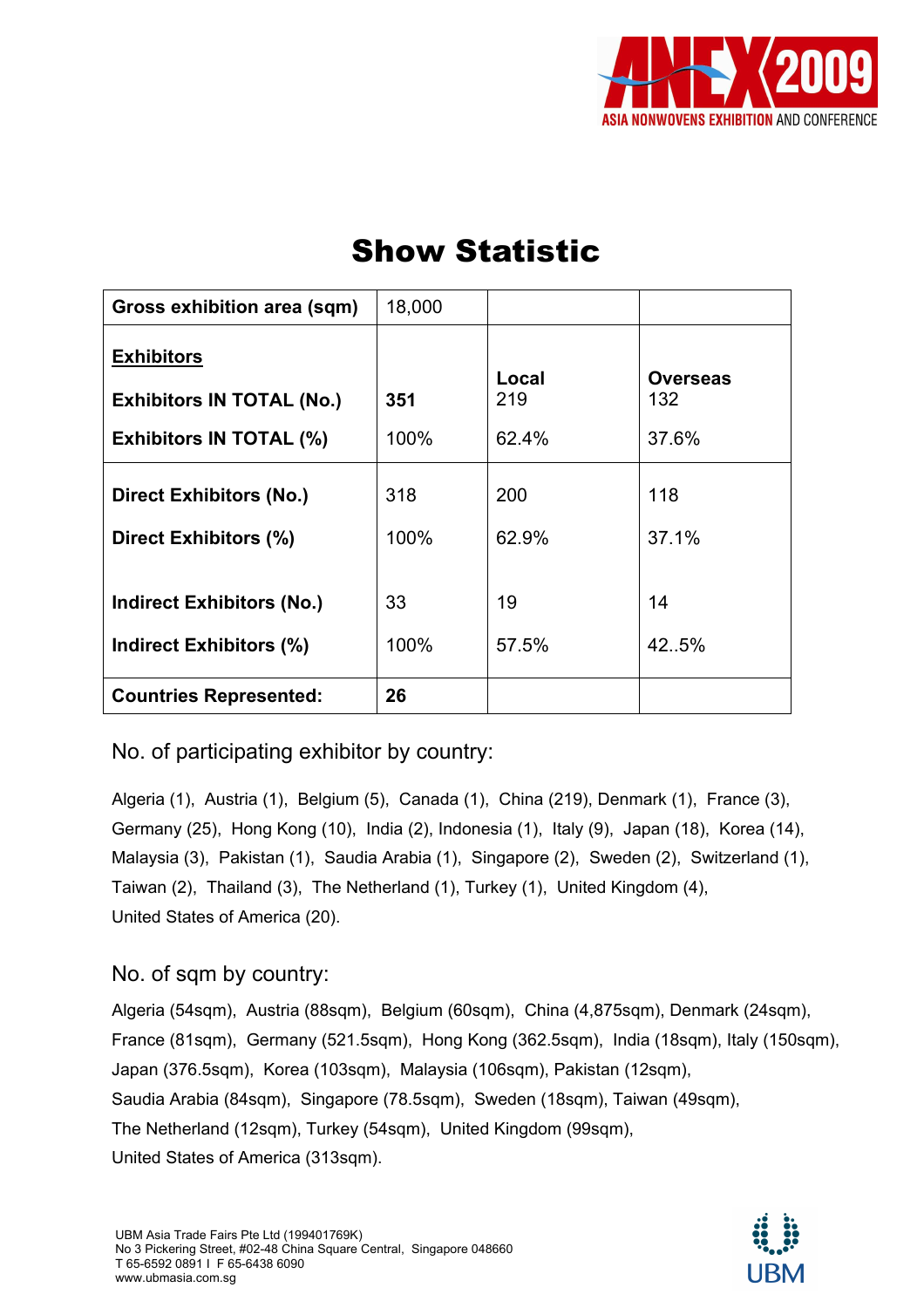

### A. International Visitor breakdown by Continent:



## B. Local Visitor breakdown by Area:

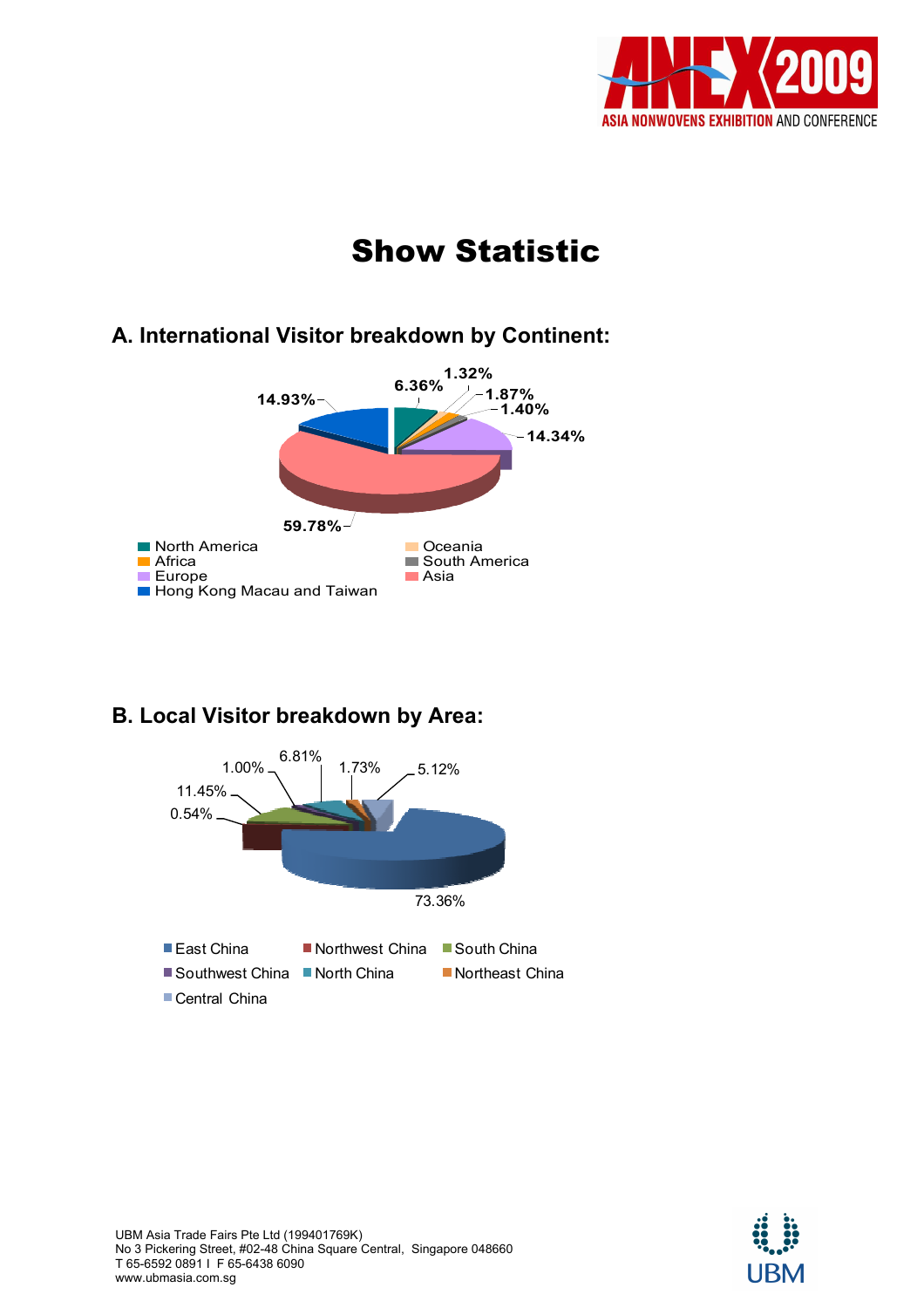

### 1. Visitor breakdown by Nature of Business: